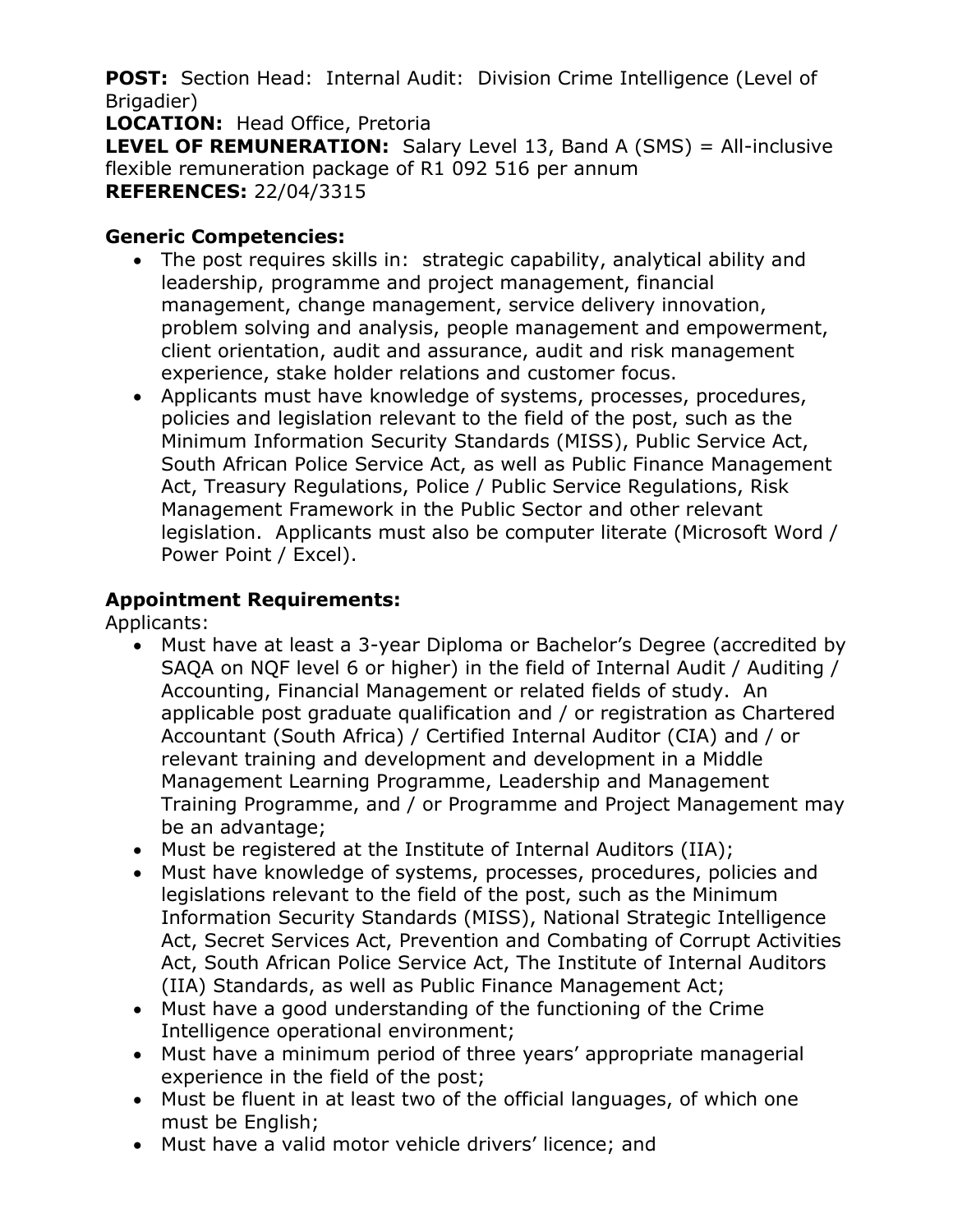Will be required to undergo a security vetting process to the level of Top Secret and obtain a security clearance of Top Secret within six months after appointment (if not already in possession of such a valid security clearance).

### **Core Responsibilities:**

- Provide strategic leadership and direction to the Internal Audit section,
- Develop and implement Internal Audit policies, procedures and guidelines,
- Develop and monitor the formalised risk-based 3-year strategic and annual internal audit plan, based on internal audit assessment of key risk areas,
- Ensure that audits are conducted in accordance with the approved audit methodology and IIA standards,
- Manage and co-ordinate the activities of Internal Audit unit,
- Oversee the secretariat function of the Audit and Risk Committee (ARC),
- Manage and co-ordinate the activities of the Audit Committee as well as reporting on all the internal audit activities at the ARC Committee meetings,
- Build relationships with external auditors and other assurance providers,
- Manage the development and implementation of the skills development strategy within the section,
- Manage the budget of the Internal Audit section,
- Develop and implement policies and procedures to guide audits and audit staff,
- Implementation and maintenance of a proper quality review system within the section,
- Conduct interviews, review documents and provide appropriate recommendations for audit clients,
- Coordinate the work of internal and external auditors. Ensure compliance with legislative prescripts and professional practice,
- Ensure effective and efficient delivery and overall achievement of audit objectives in regularity, performance, IT and compliance audits, as well as quality assurance,
- Assume responsibility for preparing the findings register and presentation thereof to the ARC Committee,
- The provisioning of support in terms of advice and guidance to decentralised SSA structures with regard to the utilisation of accounts and other relevant financial matters,
- Manage and utilise human, financial, physical and information resources in the immediate post environment in accordance with the strategies, priorities and regulatory framework of the SAPS.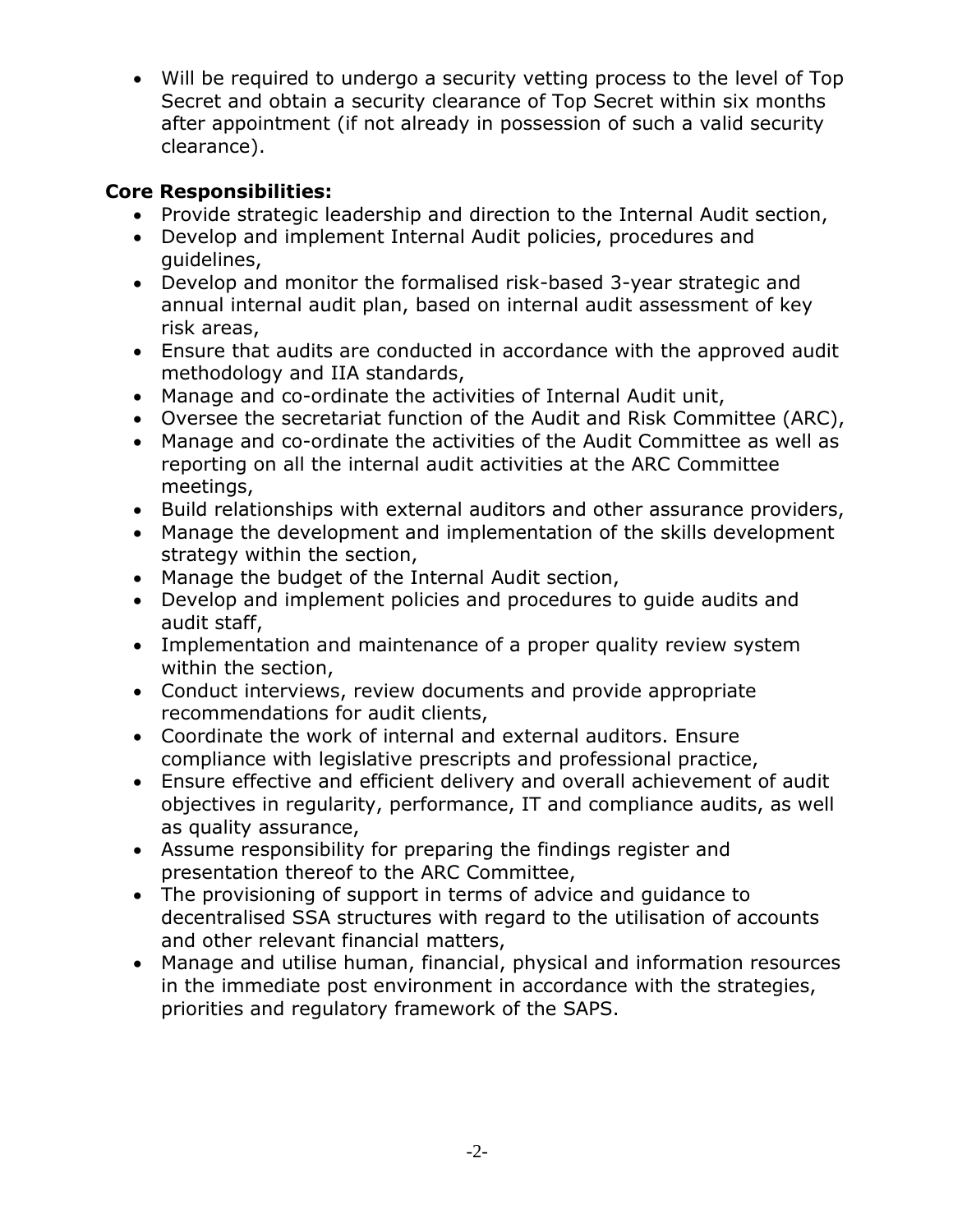#### **General:**

- Application forms **specifically developed for this advertisement (containing the closing date for applications in Red on page 1**, will be available from SAPS Head Office, Wachthuis Building, Thibault Arcade, 225 Pretorius Street, PRETORIA, 2<sup>nd</sup> floor, room T208. Application forms will also be available at the Provincial Offices, Human Resource Management and on the SAPS Website: [https://www.saps.gov.za.](https://www.saps.gov.za/)
- The application form that must be used is circulated together with the advertisement and it may be requested **via only one** of the following email addresses:

[senappoint@saps.gov.za](mailto:senappoint@saps.gov.za) [Snr.Appoint.HQ4@saps.gov.za](mailto:Snr.Appoint.HQ4@saps.gov.za) [SeniorAppointmentsHQ5@saps.gov.za](mailto:SeniorAppointmentsHQ5@saps.gov.za) MbokaneLN@saps.gov.za [RamatlakanaS@saps.gov.za](mailto:RamatlakanaS@saps.gov.za)

 Application forms may be delivered by hand to the SAPS Head Office, Subsection: SMS Appointment Administration: Wachthuis Building, Thibault Arcade, 225 Pretorius Street, PRETORIA, 2nd floor, room T208 (between 07:30 and 16:00), or may be posted to (please note that in the event that an application is posted, it must be reached at the indicated office before or on the closing date and time specified in the advertisement i.e. **28 April 2022 at 16:00**):

The South African Police Service Subsection: SMS Appointment Administration Private Bag X986 PRETORIA 0001

- The onus is on the candidate to obtain a reference number as proof of registration of the application. It is furthermore the responsibility of the applicant to ensure that the application has been received at the Subsection: SMS Appointment Administration, Head Office **on or before the closing date and time of the advertisement. Late applications will not be accepted or considered.**
- Enquiries can be directed to ANY of the personnel at SMS Appointment Administration: Head Office including Colonel Naicker, Lieutenant Colonel Horst, Captain Mashile or Captain Mbokane at telephone number: 012 393 1078 / 1112 / 4463 / 1014 / 2484 / 2773 / 2436.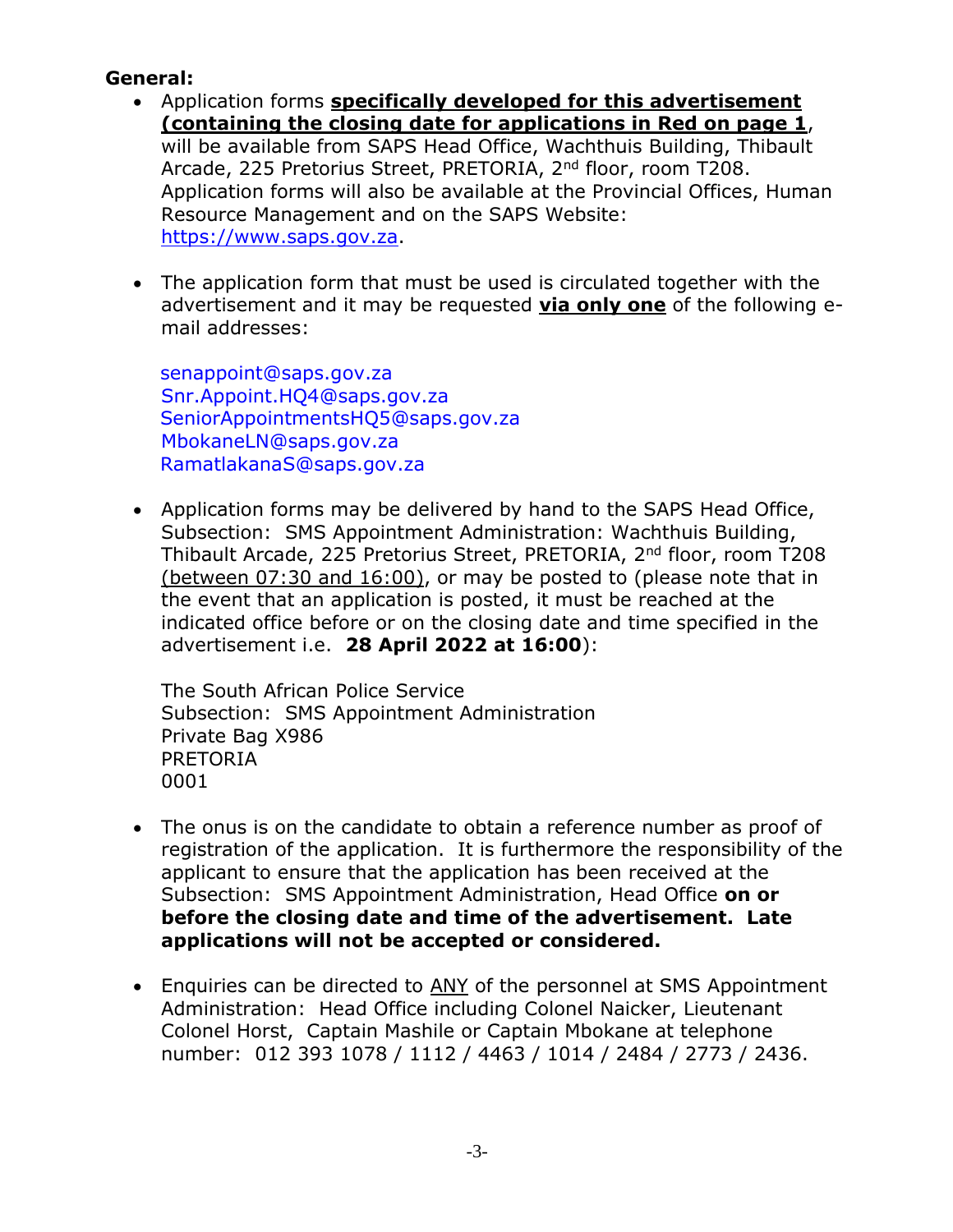# **PLEASE TAKE NOTE OF THE FOLLOWING:**

- The closing date for applications is**: 28 April 2022 at 16:00:**
- Only the official application form **(specifically developed for this advertisement**) as mentioned in paragraph 5 supra will be accepted. All instructions on the application form must be adhered to. Failure to do so may result in the rejection of the application. The initials and surname of the applicant must be endorsed on every page of the application form in the space provided.
- The post particulars and number of the post must be correctly specified on the application form.
- A separate application form and CV must be submitted for each post applied for.
- The CV must contain full particulars of:
	- all boards on which an applicant serves;
	- current employment and other business interests;
	- career promotions, appointments, career developments, career history, and
	- current studies and qualifications.
- An applicant must also attach to every application copies of **ONLY** the following documents (which need not be certified):
	- ID document;
	- valid motor vehicle drivers' licence; and
	- Post school qualification- Degree / Diploma certificates of all educational qualifications obtained (academic records and / or statements of results only do not suffice).
- Applicants must declare all interests or involvement in a public– or private board or council or any other private entity of which such interest may create a conflict of interest.
- Successful candidates for appointment, will be vetted in terms of Chapter 7, Part 2 of the Children's Act, 2005 (Act No 38 of 2005) or the National Sex Offenders Register [Section 42 of the Criminal Law (Sexual Offences and Related Matters) Amendment Act, 2007 (Act No 32 of 2007)]. A candidate whose particulars appear in either the National Register for Sex Offenders or Part B of the Child Protection Register, may be disqualified from appointment to that post. If it appears after an applicant's appointment that his or her name appears in either of the indicated registers, his or her appointment may be re-considered.
- Candidates are expected to disclose if he / she is a respondent in an interim or final protection order in terms of the Domestic Violence Act, 1998 (Act No 116 of 1998) or Protection from Harassment Act, 2011 (Act No 17 of 2011), and may be disqualified from appointment to that post.